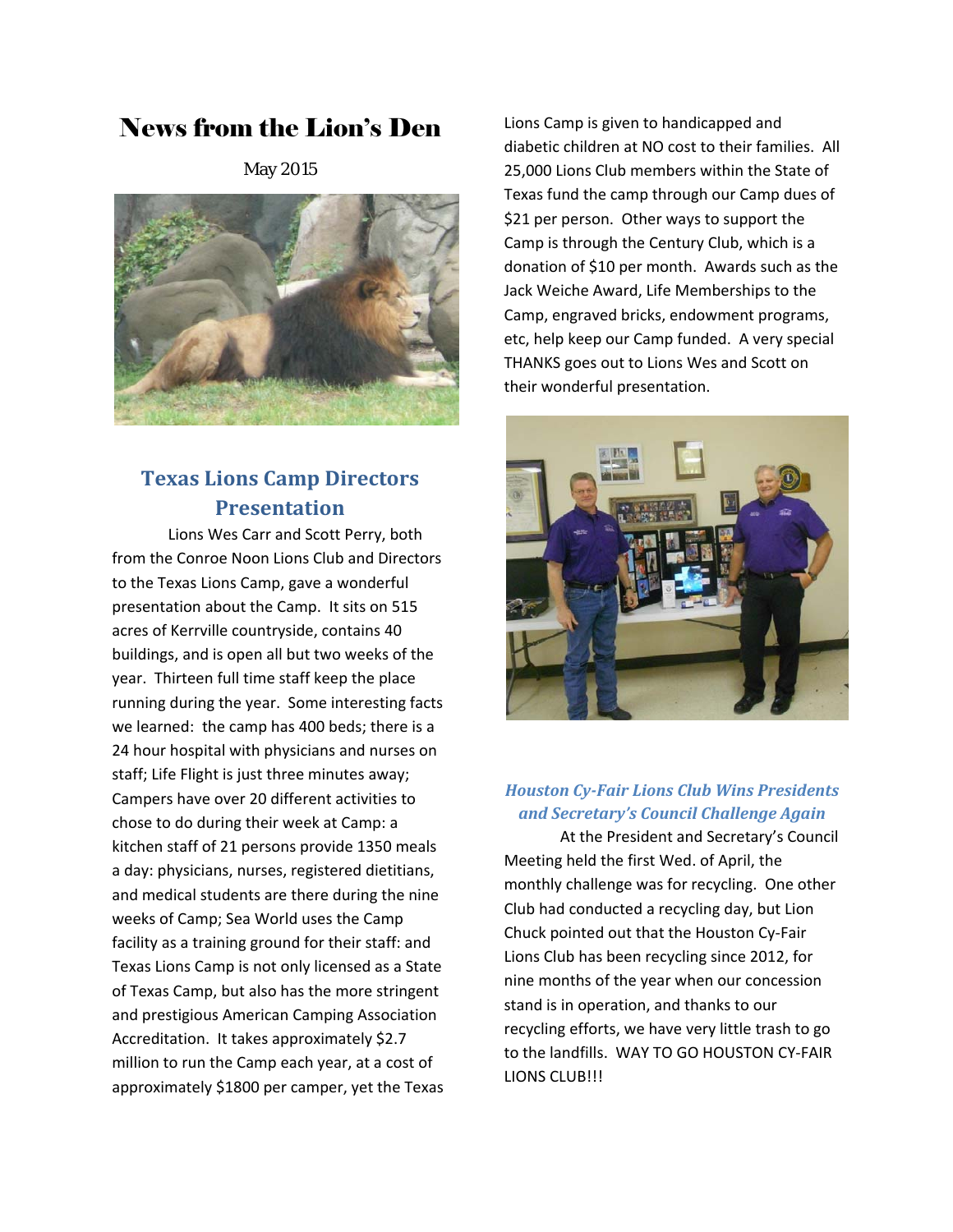### **Lions State Hall** of **Fame**

Congratulations go to our very own Lion Don Robinson!! At the District Convention last month, it was announced that Lion Don will be inducted into the Texas State Lions Hall of Fame!! Lion Don is a Charter member of the Houston Cy‐Fair Lions Club, which began in 1957, plus he served the Conroe Noon Lions Club prior to that. He was District Governor in 1982‐1983, served at District Cabinet Secretary, and worked tirelessly in various offices of the Lions Eye Bank of Texas and the Eye Bank Foundation. He headed the campaign for Lion Howard Leverett for International Director, and co‐chaired for International Director Marshall Cooper. He worked and supported the Lions Sight First Program. He continues to be our fun loving Tail Twister.

## *President Paul Past District Governor's Achievement Award*

Five Outstanding Lions from District 2‐ S2 were awarded with the Past District Governor's Outstanding Achievement Award for all they have done for their Clubs and District. President Paul began his Lions career at the Bear Creek Lions Club, and when that Club disbanded, he transferred to Houston Cy‐Fair Lions Club. He was instrumental in getting our security system placed in our building after several break‐ins. He is the scheduler for all concession stand workers, from our Club and the many Scout and other Lions Clubs who help man the concession stand during tournaments. He attends all President and Secretaries Cabinet meetings each month. His father was a Lion and District Governor in Illinois. His mother came from Illinois to attend this presentation, along with his two daughters, son‐in‐law, and grandson.





Lion Paul's mother and wife Cherie were present as Lion Paul accepted the award.